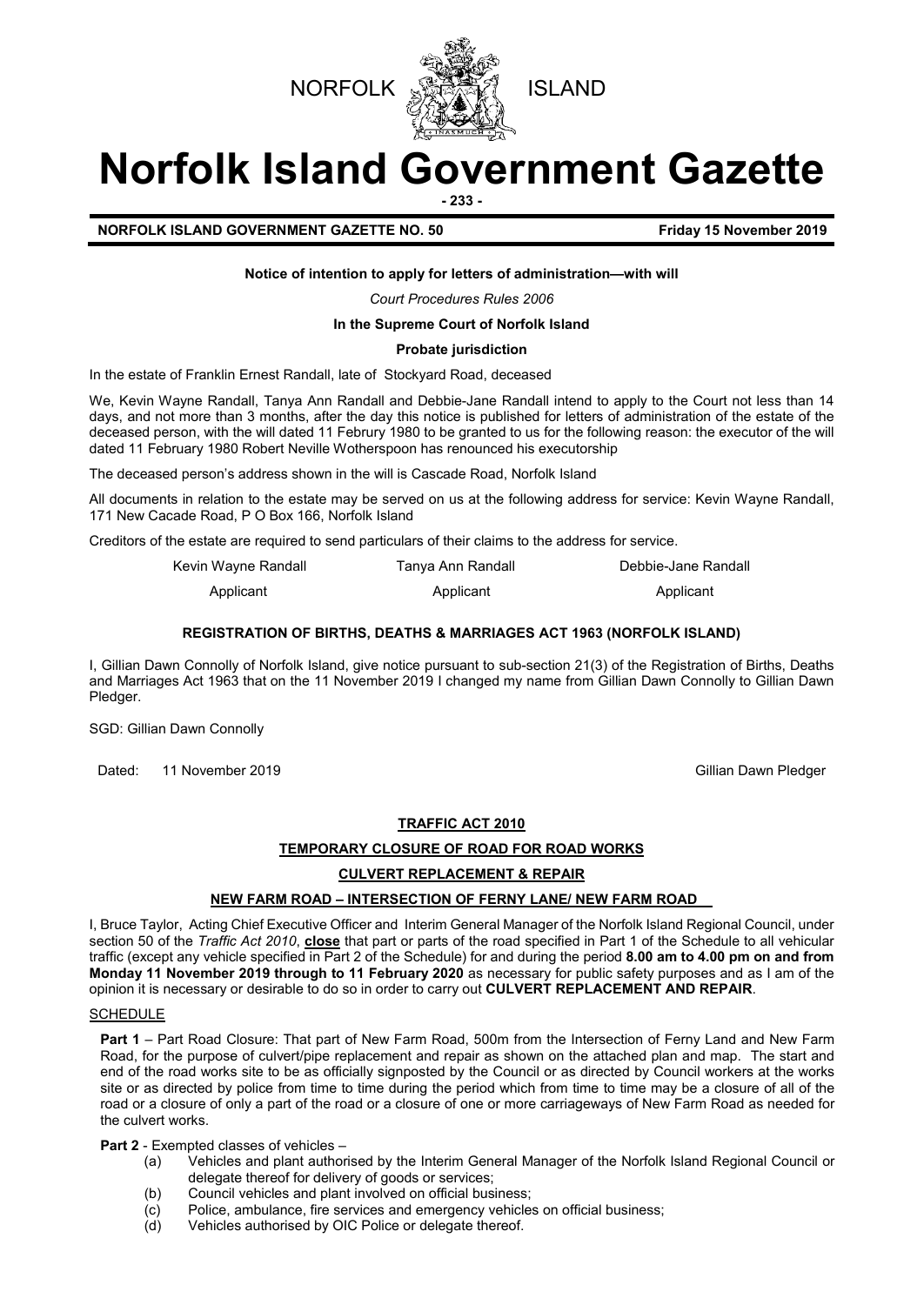# **NORFOLK ISLAND GOVERNMENT GAZETTE NO. 49** *CONSERVERTHERS FRIDAY 6 AMONG STATE ROOF 2019*



# Dated: 4 November 2019 **BRUCE TAYLOR ACTING CHIEF EXECUTIVE OFFICER**

# **PLANNING ACT 2002 (NI) NOTICE OF DRAFT DEVELOPMENT CONTROL PLAN**

I, Eric Hutchinson, Administrator of Norfolk Island, and delegate of the Commonwealth Minister under clause 5 of, and item 1.78 of the Schedule to the *Minister's Norfolk Island Delegation Instrument 2017 (No. 2)*, give notice, under section 21 of the *Planning Act 2002* (NI), of a draft development control plan to provide in greater detail than shown in the Norfolk Island Plan 2002 (as amended) standards and guidelines for use or development within the Kingston and Arthur's Vale Historic Area (KAVHA).

#### **Land to which the draft development control plan applies**

The draft development control plan applies to all land within the KAVHA site as defined by the World Heritage Listing boundary, being the land described in the schedule to the instrument made by the Minister for the Environment and Water Resources on 2 May 2007, pursuant to the section 324JJ of the *Environment Protection and Biodiversity Conservation Act 1999*, placing the KAVHA site in the National Heritage List (*Special Gazette*, No. S141, 1 August 2007); and shown shaded green in the Map below.



# **Aim and intent of the draft development control plan**

The aim and intent of the draft development control plan is:

- a. To provide detailed standards and guidelines for people preparing development applications for use and development within KAVHA
- b. To assist the Norfolk Island Regional Council and the Minister (or Minister's delegate) in their consideration and determination of development applications for use and development within KAVHA
- c. To ensure that use and development within KAVHA is undertaken in a manner that is sensitive to the site's unique environmental and cultural heritage.

#### **Public Exhibition**

In accordance with section 21 of the *Planning Act 2002* (NI) the draft development control plan and supporting documentation are available for inspection, during business hours, between Monday 28<sup>th</sup> October 2019 and Monday 25<sup>th</sup>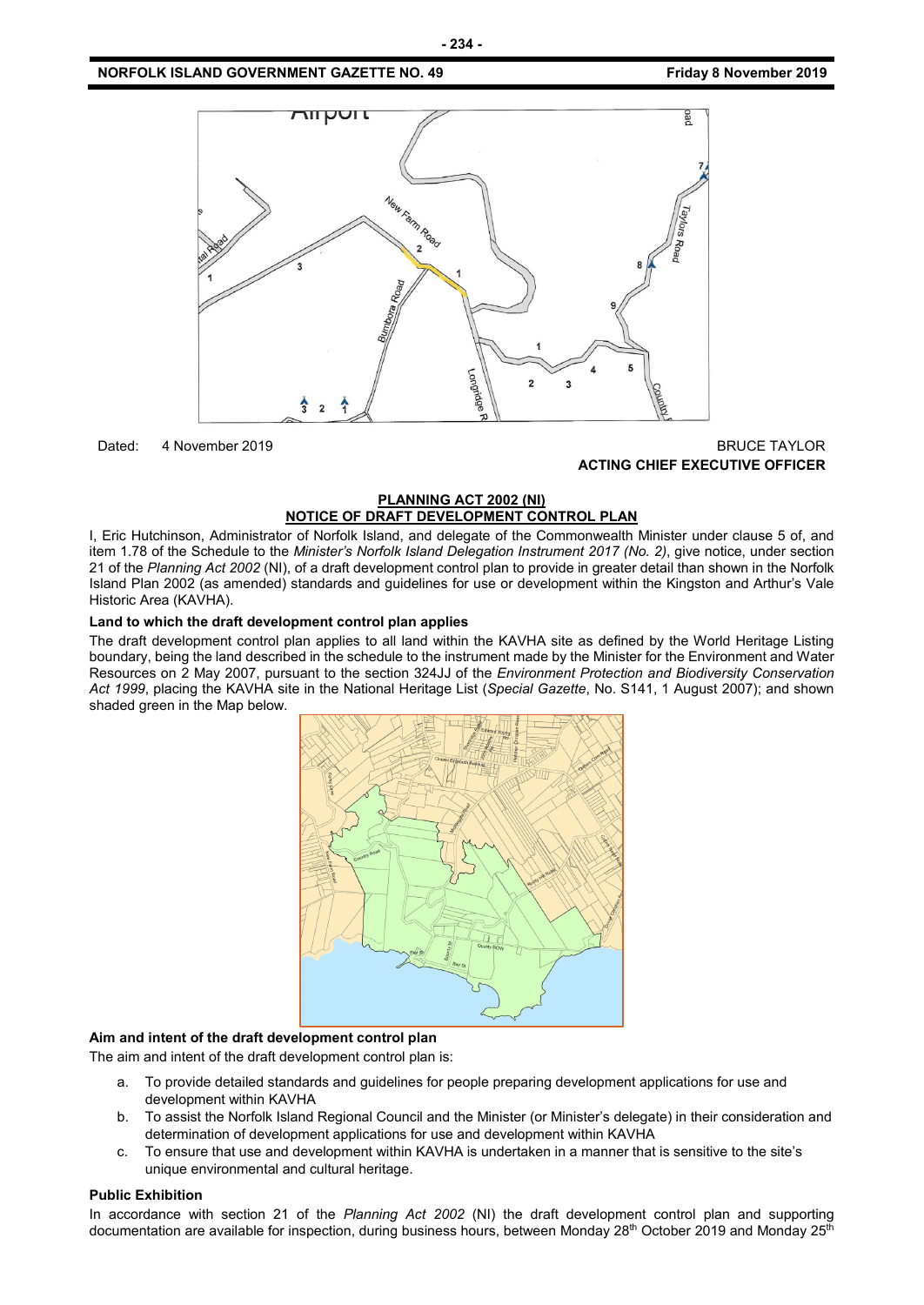# **NORFOLK ISLAND GOVERNMENT GAZETTE NO. 49 Friday 8 November 2019**

November 2019 at:

- The Norfolk Island Regional Council Planning Office, New Military Barracks, Kingston
- The Norfolk Island Regional Council Customer Care Office, New Cascade Road Burnt Pine
- The Office of the Administrator, New Military Barracks, Kingston

#### **Submissions**

Any person may make written submissions to the General Manager, Norfolk Island Regional Council about this draft development control plan. All submissions must be received by Monday 25<sup>th</sup> November 2019 and signed by at least one person making the submission. If a submission objects to the draft development control plan, the grounds for objections must be specified in the submission.

Dated: 18 October 2019 **ERIC HUTCHINSON** 

# **ADMINISTRATOR**

#### **TRAFFIC ACT 2010 (NI)**

#### **TEMPORARY CLOSURE OF ROAD FOR ROAD WORKS: CULVERT/PIPE REPLACEMENT AND REPAIR CAPTAIN QUINTAL ROAD - INTERSECTION OF NEW FARM ROAD AND CAPTAIN QUINTAL ROAD**

I, Phillip Wilson, Acting Chief Executive Officer and Acting Interim General Manager of the Norfolk Island Regional Council, under section 50 of the *Traffic Act 2010* (NI), **close** that part or parts of the road specified in Part 1 of the Schedule to all vehicular traffic (except any vehicle specified in Part 2 of the Schedule) for and during the period **8.00 am to 4.00 pm on and from Tuesday 8 October to Friday 20 December 2019** as necessary for public safety purposes and as I am of the opinion it is necessary or desirable to do so in order to carry out culvert/pipe replacement and repair.

#### **SCHEDULE**

**Part 1** – Part Road Closure: That part of Captain Quintal Road, from the Intersection of New Farm Road and Captain Quintal Road for the purpose of culvert/pipe replacement and repair as shown on the attached plan and map. The start and end of the road works site to be as officially signposted by the Council or as directed by Council workers at the works site or as directed by police from time to time during the period which from time to time may be a closure of all of the road or a closure of only a part of the road or a closure of one or more carriageways of Captain Quintal Road as needed for the culvert works.

**Part 2** - Exempted classes of vehicles –

- a) Vehicles and plant authorised by the Interim General Manager of the Norfolk Island Regional Council or delegate thereof for delivery of goods or services;
- b) Council vehicles and plant involved on official business;
- c) Police, ambulance, fire services and emergency vehicles on official business;<br>d) Vehicles authorised by OIC Police or delegate thereof
- Vehicles authorised by OIC Police or delegate thereof.



Dated: 1 October 2019 PHILLIP WILSON

**ACTING CHIEF EXECUTIVE OFFICER**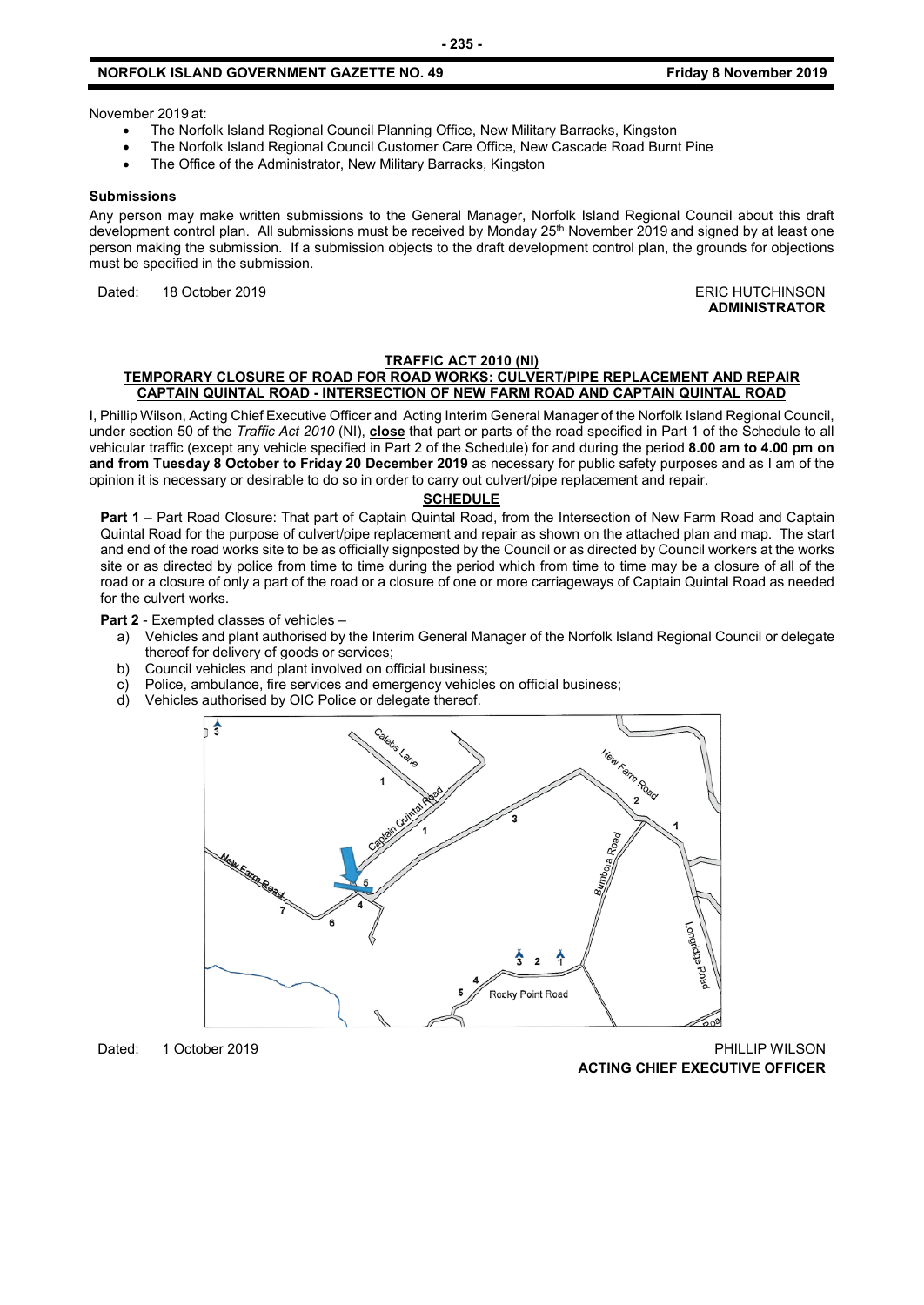# **NORFOLK ISLAND GOVERNMENT GAZETTE NO. 49** *CONSERVERTHERS FRIDAY 6 AMONG STATE ROOF 2019*

#### **TRAFFIC ACT 2010 (NI)**

#### **TEMPORARY CLOSURE OF ROAD FOR ROAD WORKS: CULVERT REPLACEMENT AND REPAIR CASCADE ROAD BETWEEN HARPERS ROAD AND YOUNGS ROAD**

I, Bruce Taylor, Acting Chief Executive Officer and Interim General Manager of the Norfolk Island Regional Council, under section 50 of the *Traffic Act 2010* (NI), **close** that part or parts of the road specified in Part 1 of the Schedule to all vehicular traffic (except any vehicle specified in Part 2 of the Schedule) for and during the period **7.00 am to 4.00 pm on and from Monday 30 September to Saturday 30 November 2019** as necessary for public safety purposes and as I am of the opinion it is necessary or desirable to do so in order to carry out culvert replacement and repair.

# **SCHEDULE**

**Part 1** – Part Road Closure: That part of Cascade Road from Harpers Road along Cascade Road through to Youngs Road for the purpose of culvert replacement and repair as shown on the attached plan and map. The start and end of the road works site to be as officially signposted by the Council or as directed by Council workers at the works site or as directed by police from time to time during the period which from time to time may be a closure of all of the road or a closure of only a part of the road or a closure of one or more carriageways of Cascade Road as needed for the culvert works.

**Part 2** - Exempted classes of vehicles –

- a) Vehicles and plant authorised by the Interim General Manager of the Norfolk Island Regional Council or delegate thereof for delivery of goods or services;
- b) Council vehicles and plant involved on official business;
- c) Police, ambulance, fire services and emergency vehicles on official business;
- (d) Vehicles authorised by OIC Police or delegate thereof.



Dated: 22 September 2019 BRUCE TAYLOR **ACTING CHIEF EXECUTIVE OFFICER**

#### **TRAFFIC ACT 2010 (NI)**

# **TEMPORARY CLOSURE OF ROAD: MOVEMENT OF WIDE AND HEAVY VEHICLES MARSHS ROAD FROM STOCKYARD ROAD TO BALL BAY**

I, Lotta Jackson, Chief Executive Officer and General Manager of the Norfolk Island Regional Council, under section 50 of the *Traffic Act 2010* (NI), temporarily close that part or parts of the road specified in Part 1 of the Schedule to all vehicular traffic (except any vehicle specified in Part 2 of the Schedule) **for a 24 hour period each day from 6:00am from Wednesday 9 October 2019 to 6:00am on Tuesday 31 March 2020** as I am of the opinion it is necessary or desirable to do so for public safety purposes and to enable Boral Resources QLD Pty Limited to receive and move vehicles, plant, equipment and materials from Ball Bay's temporary groyne involving the operation of wide and heavy vehicles and for related purposes.

#### **SCHEDULE**

Part 1 – Partial Road Closure: That part or parts of the roads comprising Marshs Road from Stockyard Road to Ball Bay.

- Exempted classes of vehicles:
	- (a) Vehicles and plant authorised by the General Manager of the Norfolk Island Regional Council or delegate thereof for delivery of goods or services;
	- (b) Council vehicles and plant involved on official business;
	- (c) Police, ambulance, fire services and emergency vehicles on official business;
	- (d) Vehicles authorised by OIC Police or delegate thereof;
	- (e) Fuel and Gas supply vehicles

Dated: 12 September 2019 LOTTA JACKSON

**CHIEF EXECUTIVE OFFICER**